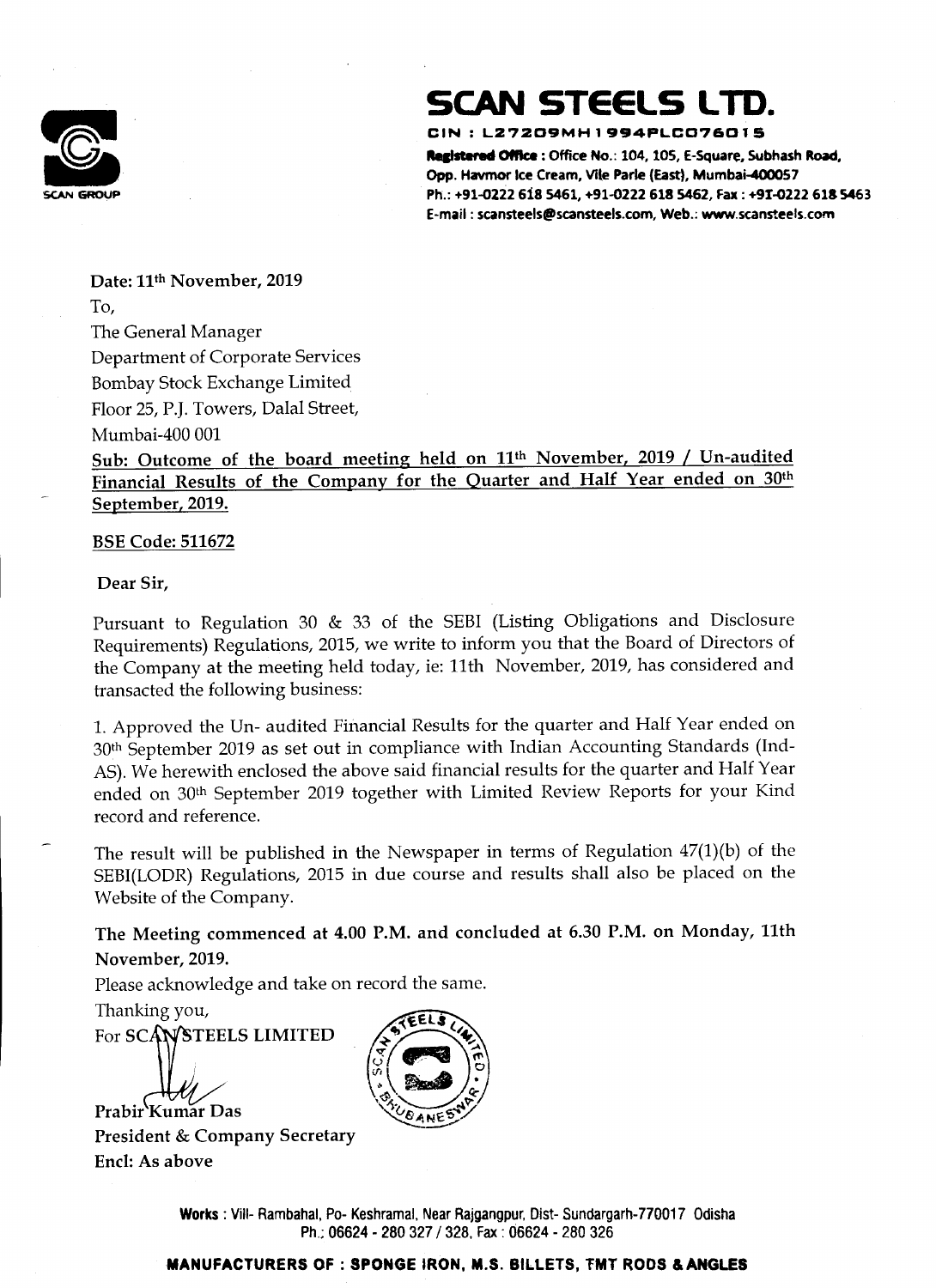

### SCAN STEELS LIMITED

 $\sim 100$ 

 $\sim 10^6$ 

 $\sim 10^7$ 

|                |                                                                                                  |                         | SCAN STEELS LIMITED     | Reg. Off: Office No. 104, 105, E-Square, Subhash Road, Vile Parle (East), Mumbai-400057 |                                                     |                         |                              |
|----------------|--------------------------------------------------------------------------------------------------|-------------------------|-------------------------|-----------------------------------------------------------------------------------------|-----------------------------------------------------|-------------------------|------------------------------|
|                | Statement of Unaudited Financial Results for the Quarter & Half Year Ended  30th September, 2019 |                         |                         | Telephone: +91-022-26185461 ; Email: scansteels@scansteels.com                          | (Amount Rs. In Lacs, except earning per share data) |                         |                              |
|                |                                                                                                  | Quarter Ended           |                         |                                                                                         | Half Year Ended                                     | Year Ended              |                              |
| SINO.          | Particulars                                                                                      | 30.09.2019<br>Unaudited | 30.06.2019<br>Unaudited | 30.09.2018<br>Unaudited                                                                 | 30.09.2019<br>Unaudited                             | 30.09.2018<br>Unaudited | 31.03.2019<br><b>Audited</b> |
|                | Income from Operations                                                                           |                         |                         |                                                                                         |                                                     |                         |                              |
|                |                                                                                                  | 15,853.09               | [18, 112.86]            | 14,718.35                                                                               | 33.965.95                                           | 32,778.03               | 65,682.79                    |
| a)             | [(i) Gross Sales/ income from operations<br>[(ii) Other Operating Income                         |                         |                         | 1,348.77                                                                                |                                                     | 2,278.16                | 3,845.32                     |
|                | Total Revenue from operations (i+ii)                                                             | 15,853.09               | 18,112.86               | 16,067.12                                                                               | 33,965.95                                           | 35,056.19               | 69,528.11                    |
| b)             | Other Income                                                                                     | 284.97                  | 128.21                  | 28.62                                                                                   | 413.18                                              | 64.911                  | 92.60                        |
|                | Total Income (a+b)                                                                               | 16,138.06               | 18,241.07               | 16,095,74                                                                               | 34,379.14                                           | 35,121.10               | 69,620.70                    |
| $\mathbf{2}^-$ | Expenses                                                                                         |                         |                         |                                                                                         |                                                     |                         |                              |
|                | a. Cost of Materials Consumed                                                                    | 8,900.23                | 12,211.78               | 11.015.75                                                                               | [21, 112.01]                                        | 24,181.63               | 49,554.41                    |
|                | [b. Cost of Traded Goods Sold]                                                                   | 1,988.87                | 1,932.23                | 466.08                                                                                  | 3,921,10                                            | 1,858.05                | 3,392.93                     |
|                | [c. Changes in Inventories of finished goods]<br>and work in process.                            | 626.50                  | (519.12)                | (468.74)                                                                                | 107.38                                              | [335.75]                | (1,630.74]                   |
|                | d. Employees benefit expenses                                                                    | 613.90                  | 622.16                  | 479.79                                                                                  | 1,236.06                                            | 874.89                  | 2,043.42                     |
|                | le. Finance cost                                                                                 | 385.39                  | 374.96                  | 101.16                                                                                  | 760.35                                              | 640.95                  | 1,427.33                     |
|                | [f. Depreciation & Amortisation Expenses                                                         | 313.89                  | 313.90                  | 312.14                                                                                  | 627.79                                              | 624.98                  | 1,251.85                     |
|                | g. Other Expenditure                                                                             | 3,170.96                | 3,108.41                | 3,030.82                                                                                | 6,279.37                                            | 5,477.03                | 11,872.17                    |
|                | Total Expenses (a to h)                                                                          | 15,999.73               | 18,044.32               | 14,937.00                                                                               | 34,044.05                                           | 33,321.78               | 67,911.37                    |
| З              | Profit / (Loss) before Exceptional Items                                                         | 138.33                  | 196.75                  | 1,158.74                                                                                | 335.08                                              | 1,799.32                | 1,709.33                     |
| 4              | $(1-2)$<br><b>Exceptional items</b>                                                              |                         |                         |                                                                                         |                                                     |                         |                              |
| S.             | $\left \text{Profit } / \left(\text{Loss}\right)\right $ before tax $\left(3.4\right)$           | 138.33                  | 196.75                  | 1,158.74                                                                                | 335.08                                              | 1,799.32                | 1,709.33                     |
| $\bullet$      | [Tax expenses]                                                                                   |                         |                         |                                                                                         |                                                     |                         |                              |
|                | la) Current Tax                                                                                  | 23.85                   | 46.10                   | 261.75                                                                                  | 69.95                                               | 399,00                  | 396.00                       |
|                | $ {\rm b} $ Deferred tax (refer note $3 $                                                        | [231.69]                | 105.28                  | 194.96                                                                                  | [126.41]                                            | 81.26                   | [2,142.47]                   |
|                | [c] MAT Credit Entitlement (refer note 3)                                                        | (27.00)                 |                         |                                                                                         | (27.00)                                             |                         | [1,495.12]                   |
|                | [d] Income tax for earlier year.                                                                 | 0.07                    | 0.26                    |                                                                                         | 0.33                                                |                         | 1.43                         |
|                | Total Tax Expenses {6{a} to 6{d}}                                                                | [234.77]                | 151.64                  | 456.71                                                                                  | [83.12]                                             | 480.26                  | 1,044.78                     |
|                | Net Profit $/$ (Loss) for the period after                                                       | 373.10                  | 45.11                   | 702.03                                                                                  | 418.21                                              | 1,319.06                | 664.56                       |

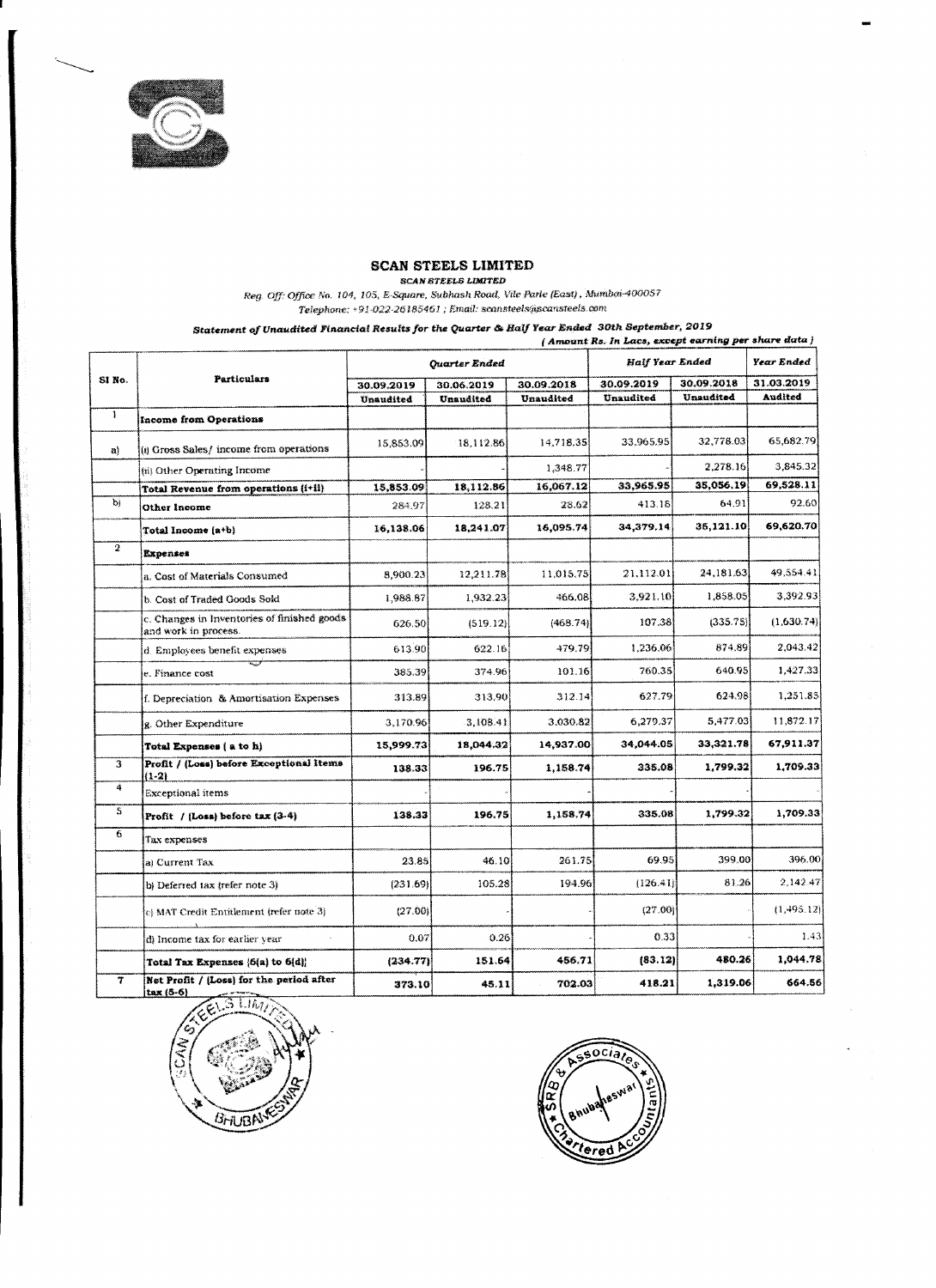

|               | المتوافق والمتحدث والمتعاون والمتواد والمتحدث والمستعار والمستحدث والمستحدث والمستحدث والمستحدث والمتحدث والأسار                                         |               |            |            |                 |            |            |  |
|---------------|----------------------------------------------------------------------------------------------------------------------------------------------------------|---------------|------------|------------|-----------------|------------|------------|--|
|               |                                                                                                                                                          |               |            |            |                 |            |            |  |
|               |                                                                                                                                                          |               |            |            |                 |            |            |  |
|               |                                                                                                                                                          |               |            |            |                 |            |            |  |
|               |                                                                                                                                                          |               |            |            |                 |            |            |  |
|               |                                                                                                                                                          |               |            |            |                 |            |            |  |
|               |                                                                                                                                                          |               |            |            |                 |            |            |  |
|               |                                                                                                                                                          |               |            |            |                 |            |            |  |
|               |                                                                                                                                                          |               |            |            |                 |            |            |  |
|               |                                                                                                                                                          |               |            |            |                 |            |            |  |
|               |                                                                                                                                                          |               |            |            |                 |            |            |  |
| SINo.         | Particulars                                                                                                                                              | Quarter Ended |            |            | Half Year Ended |            | Year Ended |  |
|               |                                                                                                                                                          | 30.09.2019    | 30.06.2019 | 30.09.2018 | 30.09.2019      | 30.09.2018 | 31.03.2019 |  |
| 8             | Other Comprehensive income net of<br>$ $ income tax $[OCI]$                                                                                              | Unaudited     | Unaudited  | Unaudited  | Unaudited       | Unaudited  | Audited    |  |
| A.            | differms that will not be reclassified to Profit<br>and Loss                                                                                             | [22.14]       | (5.64)     | (0.27)     | 16.50           | (196)      | [22.17]    |  |
|               | (iii) Income tax relating to items that will not<br>be reclassified to Profit or Loss                                                                    |               |            |            |                 |            |            |  |
| $\mathbf{B}$  | [i] items that will be reclassified to Profit and<br>LOSS.                                                                                               |               |            | (162.72)   |                 | (132.34)   | (77.55)    |  |
|               | (ii) Income tax relating to items that will be<br>reclassified to Profit or Loss                                                                         |               |            |            |                 |            |            |  |
|               | Total Other Comprehensive Income /<br>$[[Loss] (BA+BB)]$                                                                                                 | 22.14         | (5.64)     | (162.99)   | 16.50           | (134.30)   | [99.72]    |  |
| 9             | Total comprehensive Income for the<br>$pertod(7+8)$                                                                                                      | 395.24        | 39.47      | 539.04     | 434.71          | 1,184.76   | 564.84     |  |
| 10            | Paid-up equity share capital (Face Value of<br>$\left \mathsf{Rs.}\right.$ 10 each $\left \right.$                                                       | 5,235.23      | 5,235,23   | 5,235.23   | 5,235,23        | 5,235,23   | 5,235.23   |  |
| $\mathbf{11}$ | <b>Reserve excluding Revaluation Reserves</b>                                                                                                            |               |            |            |                 |            | 21,621.44  |  |
| $\mathbf{12}$ | Earning Per Share (EPS) (Before & after<br><b>Extraordinary Items</b> )                                                                                  |               |            |            |                 |            |            |  |
|               | [a] Basic EPS (Before & after<br><b>Extraordinary Items)</b> for the period, for the<br>year to date and for the previous year (not<br>to be annualized) | 0.71          | 0.09       | 1.34       | 0.80            | 2.51       | 1.27       |  |
|               | (b)Diluted EPS (Before & after<br>Extraordinary Items) for the period, for the<br>year to date and for the previous year (not<br>to be annualized)       | 0.71          | 0.09       | 1.34]      | 0.80            | 2.51       | 1.27       |  |

The above unaudited financial results have been reviewed by the Audit Committee and approved by the Board of Directors at their respective meetings held on November 11, 2019, The Statutory Auditors have carried out a limited review of the results for the quarter and half year ended September 30, 2619.

- 2 Effective from April 01,2019, the company has applied Ind AS 116 "Leases". The standard is applied prospectively and the cumulative effect of applying this standard is recognised. The adoption of Ind AS 116 did not have any significant impact for the company.
- 3 Pursuant to The Taxation Laws (Amendment) Ordinance , 2019 (Ordinance) issued by Ministry of Law and Justice (Legislative Department) an 20th September, 2019 which is effective 01 April 2019 , domestic companies have the option to pay corporate income tax rate at 22% plus applicable surcharge and cess (New tax rate) subject to certain conditions.

The company has made an assessment of the impact of the Ordinance and decided to continue with the existing tax structure until utilisation of accumulated minimum alternative tax. (MAT) credit. However, in accordance with the accounting standards , the Company has also evaluated the outstanding deferred tax asset/liability . and written back extent of component to the Statement of Profit and Loss. This is arising from the re-measurement of deferred tax assets/ liabilities that is expected to reverse in future when the Company would migrate to the new tax regime.

- The Company is engaged in only one segment viz. Steel Manufacturing and as such there is no separate reportable segments as per IND AS 108 "Operating Segment'.
- Figures for the previous periods have been regrouped and/or reclassified to confirm to the classification of the current period, wherever 5 necessary. .
- 6 The above results are available on the Company's website at www.scansteels.com and BSE website (www. bseindia.com}

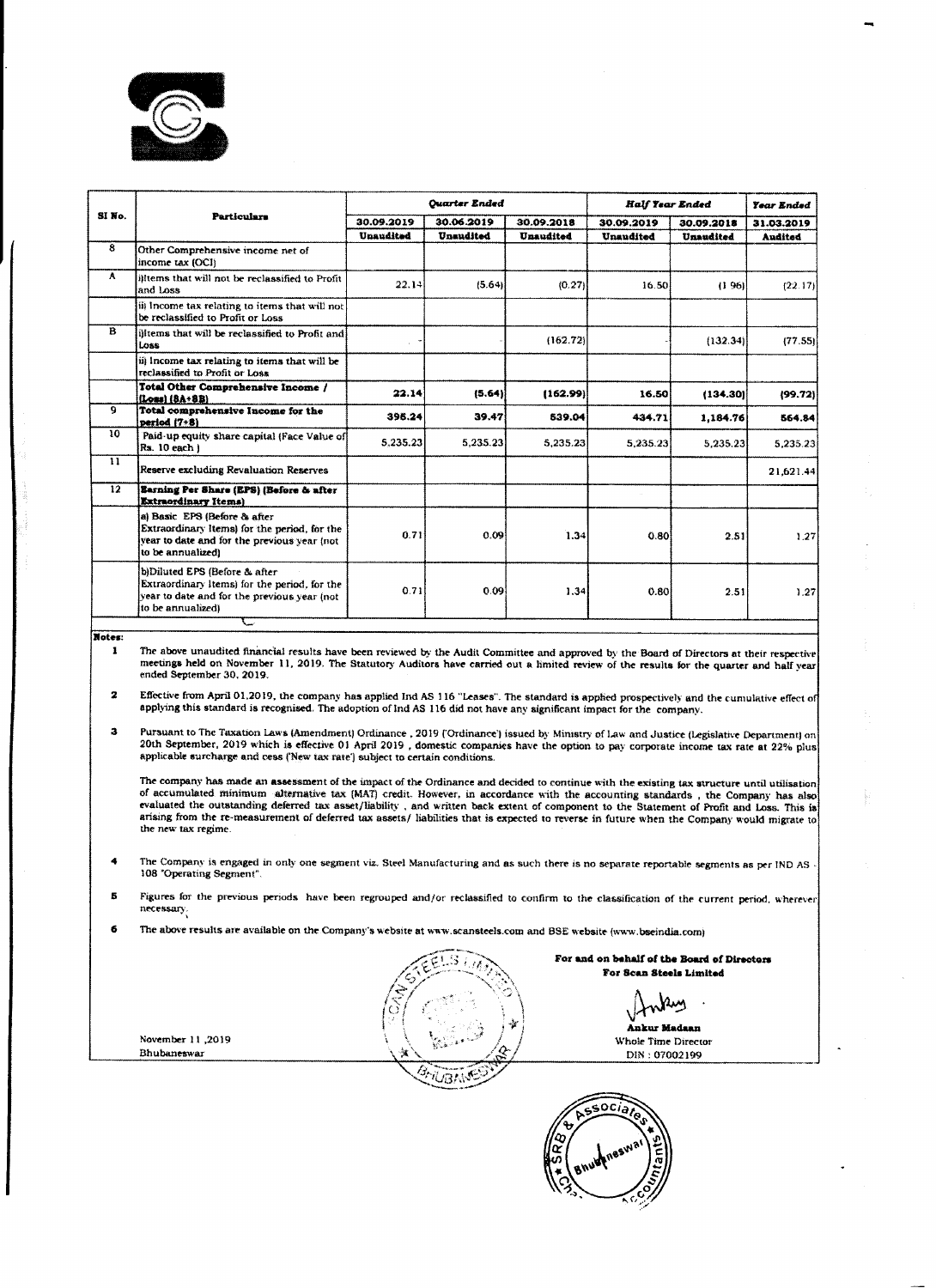



 $\mathbf{r} = \mathbf{r} \times \mathbf{r}$ 

 $\mathbf{1}$ 

 $\left\{ \begin{array}{cc} 0 & 0 \\ 0 & 0 \end{array} \right\}$ 

and the con-

## SCAN STEELS LIMITED

 $\langle \mathcal{N} \rangle$  ,  $\langle \mathcal{N} \rangle$ 

Reg. Off: Office No. 104, 105, E-Square, Subhash Road, Opp. Haumor Ice Cream, Vile Parle (East), Mumbai -- 400057

### SCAN STEELS LIMITED

### Statement of Assets and Liabilities as at 30th September , 2019

◥

 $\sim 10^{11}$  m  $^{-1}$ 

 $\sim 10^{11}$  km s  $^{-1}$ 

 $\sigma_{\rm c}$ 

 $\blacktriangle$ 

 $\mathbf{r}$ 

|             |                                |                          | <b>Rupees in Lacs</b>                |  |
|-------------|--------------------------------|--------------------------|--------------------------------------|--|
|             | <b>Particulars</b>             | As at<br>30th Sept, 2019 | As at<br>31st March, 2019<br>Audited |  |
|             |                                | <b>Unaudited</b>         |                                      |  |
|             | <b>ASSETS</b>                  |                          |                                      |  |
|             | Non-Current Assets:            |                          |                                      |  |
| $\mathbf a$ | Plant, Property and Equipment  | 27,844.27                | 28,377.15                            |  |
| $\mathbf b$ | Capital work-in-progress       | 113.47                   | 72.37                                |  |
| ¢           | Intangible Assets              | 0.29                     | 0.29                                 |  |
| đ           | <b>Financial Assets</b>        |                          |                                      |  |
|             | $\mathbf{u}$<br>Investments    | 84.27                    | 81.63                                |  |
|             | (ii) Other Non-current Loans   | $\bullet$                |                                      |  |
|             | (iii) Other Financial Assets   | 1,477.36                 | 1,240.08                             |  |
| e           | Other Non-current assets       | 2,418.83                 | 2,395.76                             |  |
|             | Deferred Tax Assets            |                          |                                      |  |
|             | Sub-total - Non current assets | 31,938.49                | 32,167.28                            |  |
|             | Current Assets:                |                          |                                      |  |
| a           | Inventories                    | 10,570.51                | 10,288.47                            |  |
| $\mathbf b$ | <b>Financial Assets</b>        |                          |                                      |  |
|             | (i) Current Investments        | $\bullet$                |                                      |  |
|             | (ii) Trade Receivables         | 4,164.14                 | 3,306.50                             |  |
|             | (iii) Cash and Bank Balances   | 270.62                   | 251.99                               |  |
|             | (iv) Other Financial Assets    | $\bullet$                | $\sim$                               |  |
| $\mathbf C$ | Other current assets           | 1,954.74                 | 1,746.54                             |  |
|             | Sub-total - Current Assets     | 16,960.01                | 15,593.50                            |  |

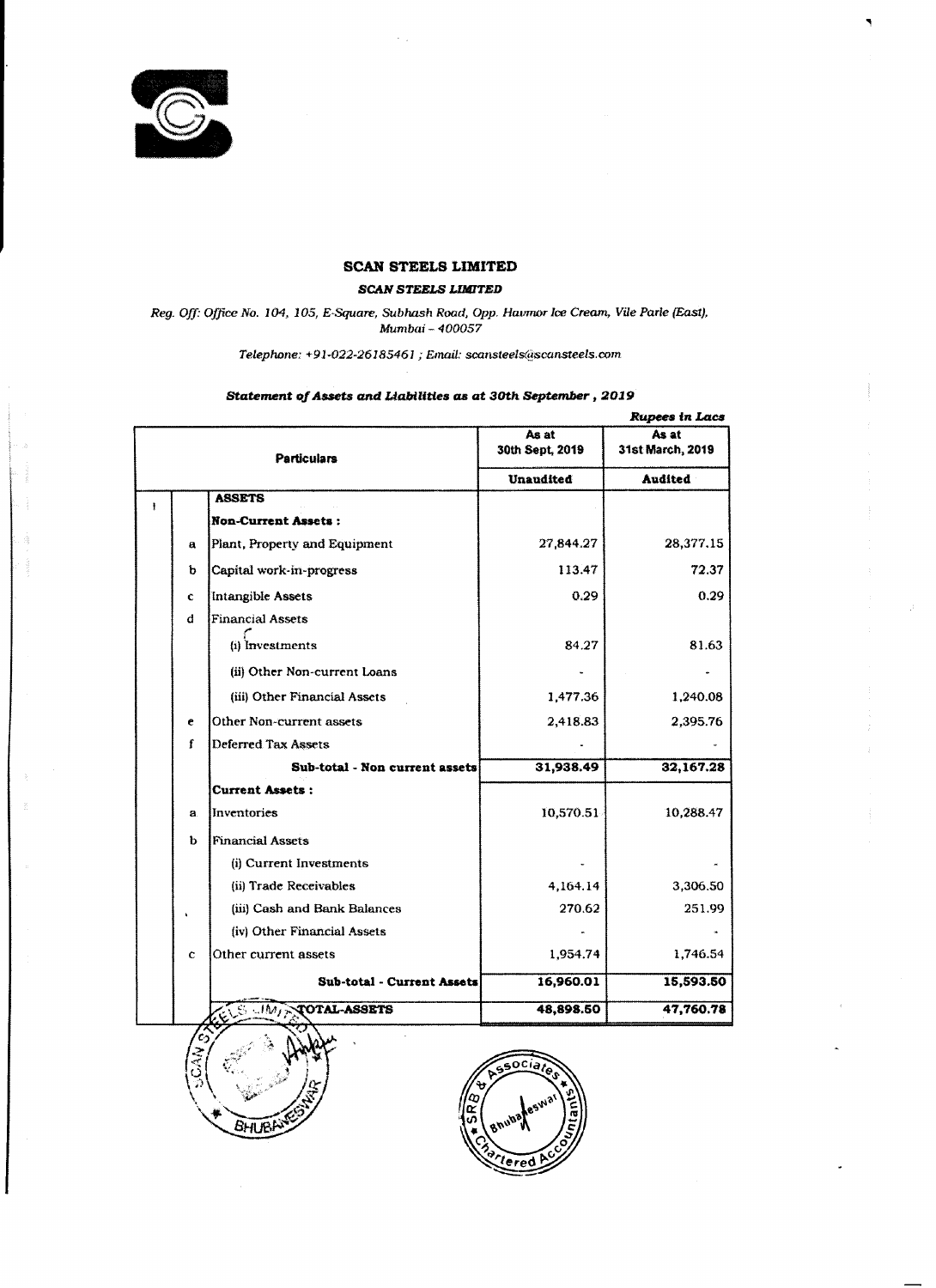

# Particular<br>
II<br>
EQUITY AND LIABII<br>
Equity :<br>
a Equity Share Capital<br>
b Other Equity As at As at<br>30th Sept, 2019 31st March, 31st March, 2019 Audited Unaudited  $\begin{array}{|c|} \hline \textbf{U} \textbf{n} \textbf{I} \textbf{I} \textbf{I} \textbf{I} \textbf{I} \textbf{I} \textbf{I} \textbf{I} \textbf{I} \textbf{I} \textbf{I} \textbf{I} \textbf{I} \textbf{I} \textbf{I} \textbf{I} \textbf{I} \textbf{I} \textbf{I} \textbf{I} \textbf{I} \textbf{I} \textbf{I} \textbf{I} \textbf{I} \textbf{I} \textbf{I} \textbf{I} \textbf{I} \textbf{I} \textbf{I} \textbf{I} \textbf{I$ EQUITY AND LIABILITIES

 $\sim 10^{-10}$ 

 $\frac{1}{2} \frac{1}{2} \frac{1}{2}$ 

 $\sim 10^{-11}$ 

 $\sim 10^{-1}$ 

 $\sim 10^{-1}$  $\sim 2\, \rm{km}$ 

繁。

 $\sim$ 

 $\bullet$ 

 $\mathcal{L}_{\mathcal{L}}$ 

November 11,2019<br>Bhubaneswar<br>Children and Children and Children and Children and Children and Children and Children and Children and Children<br>Children and Children and Children and Children and Children and Children and Ch November 11 ,2019

|                   |              | <b>Particulars</b>                     | 30th Sept, 2019 | 31st March, 2019 |
|-------------------|--------------|----------------------------------------|-----------------|------------------|
|                   |              |                                        | Unaudited       | Audited          |
| $\prod_{i=1}^{n}$ |              | EQUITY AND LIABILITIES                 |                 |                  |
|                   |              | Equity                                 |                 |                  |
|                   | $\mathbf{a}$ | <b>Equity Share Capital</b>            | 5,235.23        | 5,235.23         |
|                   | $\mathbf b$  | Other Equity                           | 22,056.15       | 21,621.44        |
|                   |              | Sub-total - Equity                     | 27,291.38       | 26,856.67        |
|                   |              | Non-current liabilities :              |                 |                  |
|                   | $\mathbf a$  | [Financial Liabilities]                |                 |                  |
|                   |              | (i) Long Term Borrowings               | 7,649.62        | 8,119.70         |
|                   |              | (ii) Other Financial Liabilities       | $\sim$          |                  |
|                   | $\mathbf{p}$ | Long Term provisions                   | $\sim$          |                  |
|                   | C            | <b>Deferred Tax Liabilities</b>        | 635.12          | 761,52           |
|                   | đ            | Other non-current liabilities          | 6.04            |                  |
|                   |              | Sub-total - Non current Liabilities    | 8,290.78        | 8,881.22         |
|                   |              | Current Liabilities :                  |                 |                  |
|                   | $\mathbf a$  | <b>Financial Liabilities</b>           |                 |                  |
|                   |              | (i) Short Term borrowings              | 6,388.28        | 6,380.23         |
|                   |              | (ii) Trade Payables                    | 3,143.58        | 1,414.54         |
|                   |              | (iii) Other Financial Liabilities      | 2,578.84        | 2,939.60         |
|                   | b            | <b>Short Term Provisions</b>           | 42.95           |                  |
|                   | $\mathbf c$  | Other Current Liabilities              | 1,162.69        | 1,288.52         |
|                   |              | <b>Sub-total - Current Liabilities</b> | 13,316.34       | 12,022.89        |
|                   |              | TOTAL - EQUITY AND LIABILITIES         | 48,898.50       | 47,760.78        |



For and on behalf of the Board of . - Director

For Scan Stecis Limited

<u>Mary 1</u>

### Ankur Madaan

Whole Time Director DIN : 07002199

### Bhubaneswar

aereretti internemutment etterna yrent etterna yrent eer reertrammene etter etter etter etter etter etter ette<br>Internetti internemnetti internetti etter etter etter etter etter etter etter etter etter etter etter etter et

 $\sim 10^6$ 

 $\mathbb{R}^n \times \mathbb{R}$ 

 $\sim 30\%$ 

 $\begin{aligned} \frac{1}{\sqrt{2}}\sum_{i=1}^{n-1}\frac{1}{\sqrt{2}}\left(\frac{1}{\sqrt{2}}\right)^{i}\frac{1}{\sqrt{2}}\left(\frac{1}{\sqrt{2}}\right)^{i}\frac{1}{\sqrt{2}}\left(\frac{1}{\sqrt{2}}\right)^{i}\frac{1}{\sqrt{2}}\left(\frac{1}{\sqrt{2}}\right)^{i}\frac{1}{\sqrt{2}}\left(\frac{1}{\sqrt{2}}\right)^{i}\frac{1}{\sqrt{2}}\frac{1}{\sqrt{2}}\frac{1}{\sqrt{2}}\frac{1}{\sqrt{2}}\frac{1}{\sqrt{2}}\frac{1}{\sqrt{2$ 

 $\sum_{i=1}^n \sum_{j=1}^n \alpha_{ij} \in \mathcal{A}$  .

 $\begin{bmatrix} 1 & 0 & 0 \\ 0 & 0 & 0 \\ 0 & 0 & 0 \\ 0 & 0 & 0 \\ 0 & 0 & 0 \\ 0 & 0 & 0 \\ 0 & 0 & 0 \\ 0 & 0 & 0 \\ 0 & 0 & 0 \\ 0 & 0 & 0 \\ 0 & 0 & 0 \\ 0 & 0 & 0 & 0 \\ 0 & 0 & 0 & 0 \\ 0 & 0 & 0 & 0 \\ 0 & 0 & 0 & 0 & 0 \\ 0 & 0 & 0 & 0 & 0 \\ 0 & 0 & 0 & 0 & 0 \\ 0 & 0 & 0 & 0 & 0 \\ 0 & 0 & 0 & 0 & 0 \\ 0 &$ 

BX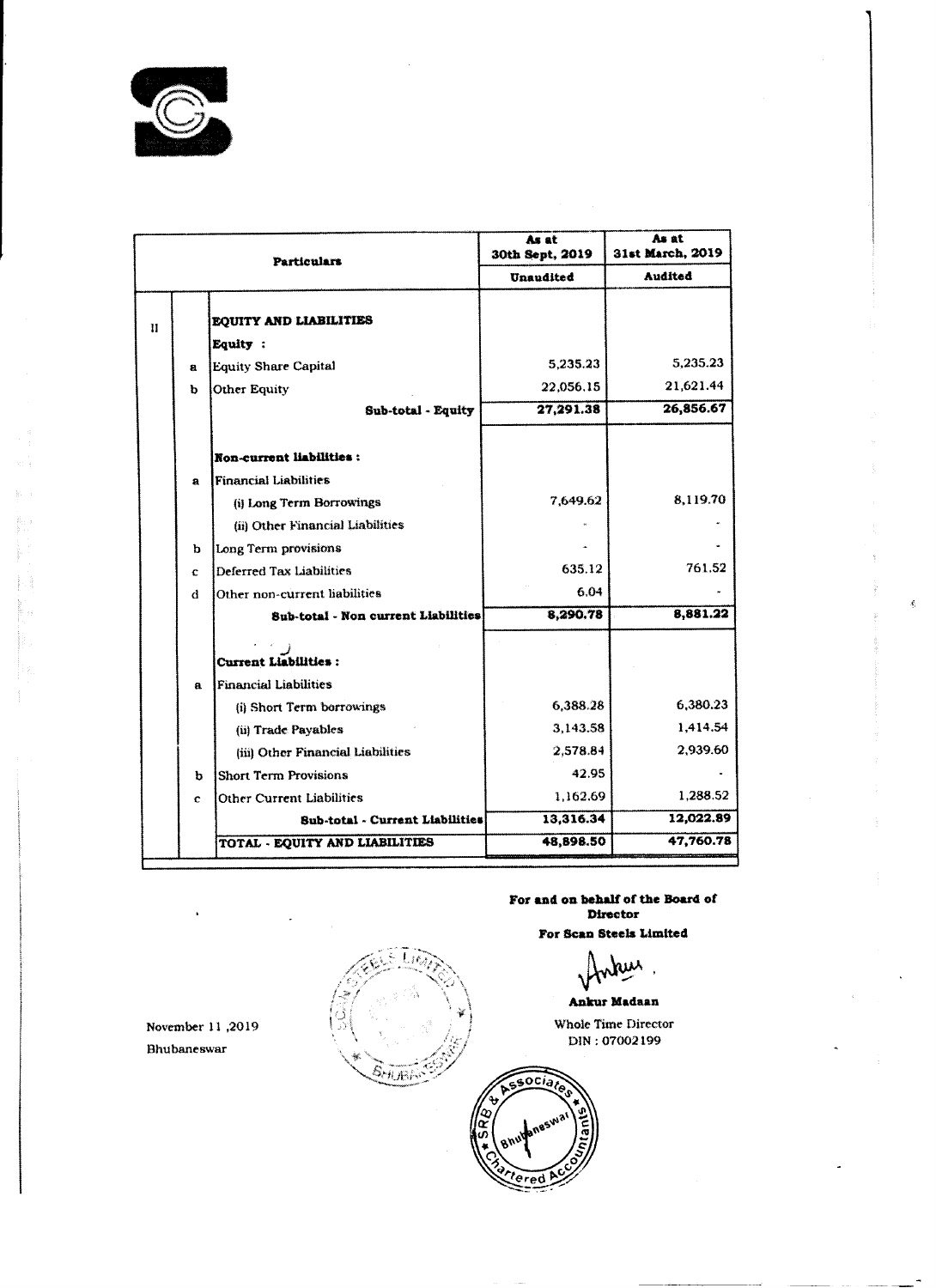

### SCAN STEELS LIMITED

## Statement of Cash flow for the half year ended 30th September,2019  $\frac{1}{\sqrt{1-\frac{1}{2}}\sqrt{1-\frac{1}{2}}\left(\frac{1}{2}-\frac{1}{2}\right)}$

| SCAN STEELS LIMITED                                                                                                      |                      |                                              |  |  |
|--------------------------------------------------------------------------------------------------------------------------|----------------------|----------------------------------------------|--|--|
|                                                                                                                          |                      |                                              |  |  |
|                                                                                                                          |                      |                                              |  |  |
|                                                                                                                          |                      |                                              |  |  |
|                                                                                                                          |                      |                                              |  |  |
|                                                                                                                          |                      |                                              |  |  |
|                                                                                                                          |                      |                                              |  |  |
|                                                                                                                          |                      |                                              |  |  |
|                                                                                                                          |                      |                                              |  |  |
|                                                                                                                          |                      |                                              |  |  |
|                                                                                                                          |                      |                                              |  |  |
|                                                                                                                          |                      |                                              |  |  |
| CIN-L27209MH1994PLC076015                                                                                                |                      |                                              |  |  |
|                                                                                                                          |                      |                                              |  |  |
| Statement of Cash flow for the half year ended 30th September, 2019                                                      |                      | (Rupees in INR' Lakhs)                       |  |  |
|                                                                                                                          | For Half Year Ended  | For Half Year Ended                          |  |  |
| <b>Particulars</b>                                                                                                       | Sept 30, 2019        | Sept 30, 2018                                |  |  |
| <b>Operating Activities</b>                                                                                              |                      |                                              |  |  |
| Profit before tax                                                                                                        | 335.08               | 1,799.32                                     |  |  |
| <b>Profit before tax</b>                                                                                                 | 335.08               | 1,799.32                                     |  |  |
| Depreciation and Amortisation                                                                                            | 627.79               | 624.98                                       |  |  |
| [Loss/(Gain) on Sale of Property, plant and equipment                                                                    | $\sim$               | 4.80<br>(1.42)                               |  |  |
| <b>Profit on Sales of Shares</b><br>Interest Income                                                                      | (44.59)              | (48.24)                                      |  |  |
| Hnterest Paid                                                                                                            | 760.35               | 640.95                                       |  |  |
| Other Non cash Items                                                                                                     | 13.87                | (2.25)                                       |  |  |
| Dividend Income<br>$\Omega$ Operating profit / (loss) before working capital changes                                     | 1,692.51             | 3,018.14                                     |  |  |
| <b>Working capital adjustments:</b>                                                                                      |                      |                                              |  |  |
| [Increase/(decrease) in short-term Borrowings                                                                            | 8.05                 | (2,619.01)                                   |  |  |
| Increase/(decrease) in Trade payables<br>Increase/(Decrease) in other current financial liabilities                      | 1,729.04<br>(360.76) | (553.48)<br>(576.69)                         |  |  |
| Increase/(decrease) in other current liabilities                                                                         | (125.83)             | (1,829.26)                                   |  |  |
| Decrease/(increase) in trade receivables                                                                                 | (857.64)             | 312.25                                       |  |  |
| Decrease/(increase) in inventories<br>Desrease/(increase) in other current assets                                        | (282.04)<br>(218.01) | 1,915.47<br>(152.02)                         |  |  |
|                                                                                                                          | 1,585.32             | (484.61)                                     |  |  |
| {lincome taxes paid}                                                                                                     | (16.60)              | $\left\vert 105.84\right\rangle \right\vert$ |  |  |
| NET CASH INFLOW FROM OPERATING ACTIVITIES (A)                                                                            | 1,568.72             | (590.45)                                     |  |  |
| <b>Investing Activities</b><br>Purchase of property, plant and equipment                                                 | (129.51)             | (300.36)                                     |  |  |
| Proceeds from Sale of Property, Plant and equipment                                                                      |                      | 7.42                                         |  |  |
| Proceeds from Sale of Investment                                                                                         |                      | 18.10                                        |  |  |
| Interest received (finance income)                                                                                       | 44.59                | 48.24                                        |  |  |
| (Dividend received (finance income)<br>Movement in Other non-currrent financial assets                                   | (239.02)             | 2.25<br>73.55                                |  |  |
| Movement in Other non-current assets                                                                                     | 4.29                 | 146.55                                       |  |  |
| NET CASH OUTFLOW FROM INVESTING ACTIVITIES (B)                                                                           | (319.66)             | (4.25)                                       |  |  |
| <b>Financing Activities</b>                                                                                              |                      |                                              |  |  |
| Interest paid                                                                                                            | (760.35)             | (640.95)                                     |  |  |
| Proceeds / (Repayment) of Borrowings                                                                                     | (470.08)             | (938.33)                                     |  |  |
| NET CASH INFLOW (OUTFLOW) FROM FINANCING ACTIVITIES                                                                      | (1, 230.43)          | (1,579.28)                                   |  |  |
| Net Foreign exchange difference                                                                                          |                      |                                              |  |  |
| Net increase (decrease) in cash and cash equivalents $(A+B+C)$<br>Cash and cash equivalents at the beginning of the year | 18.63<br>251.99      | (2, 173.99)<br>2,585.96                      |  |  |
|                                                                                                                          |                      |                                              |  |  |

 $\ddot{\phantom{a}}$ 

 $\mathcal{L}$ 

 $\sim$ 

 $\bullet$ 

November 11 ,2019 Bhubaneswar

 $\ddot{\phantom{1}}$ 



For and on behalf of the Board of Director



For Scan Steels Limited

h. Ker

## Ankur Madaan

Whole Time Director DIN : 07002199